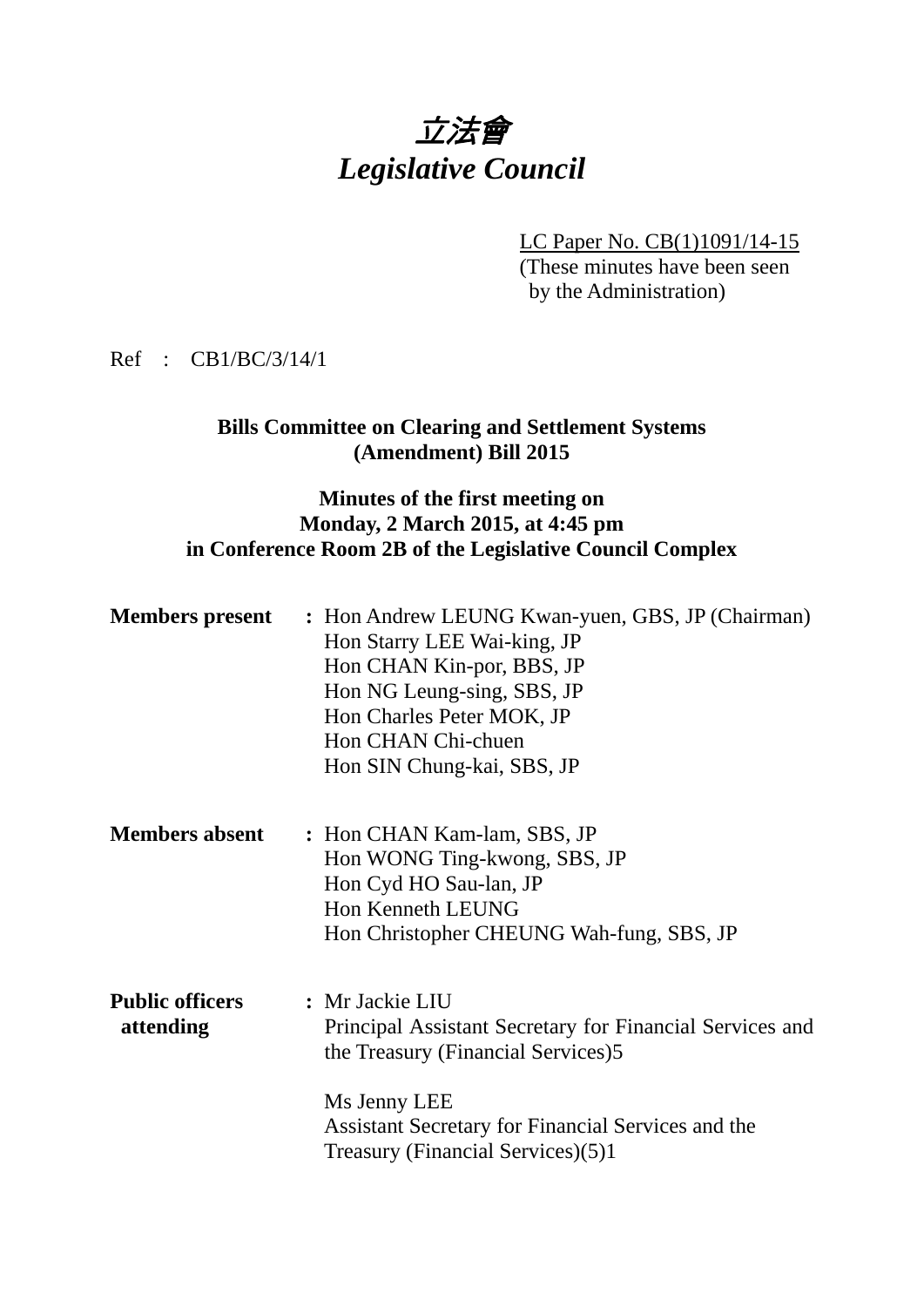Executive Director (Financial Infrastructure) Hong Kong Monetary Authority Mr LI Shu-pui Head (Financial Infrastructure Development) Hong Kong Monetary Authority Mr Daniel LEONG Senior Manager (Financial Infrastructure Development) Hong Kong Monetary Authority Ms Yvonne TSUI Senior Counsel Hong Kong Monetary Authority Ms Lonnie NG Acting Senior Assistant Law Draftsman Department of Justice Ms Mandy NG Senior Government Counsel Department of Justice **Clerk in attendance :** Ms Connie SZETO Chief Council Secretary (1)4 **Staff in attendance :** Mr YICK Wing-kin Assistant Legal Adviser 8 Ms Angel SHEK Senior Council Secretary (1)4

Ms Sharon CHAN Legislative Assistant (1)4

#### Action

#### **I Election of Chairman**

 Hon Andrew LEUNG, the member with the highest precedence among those who were present at the meeting, presided over the election of the Chairman of the Bills Committee. He invited nominations for the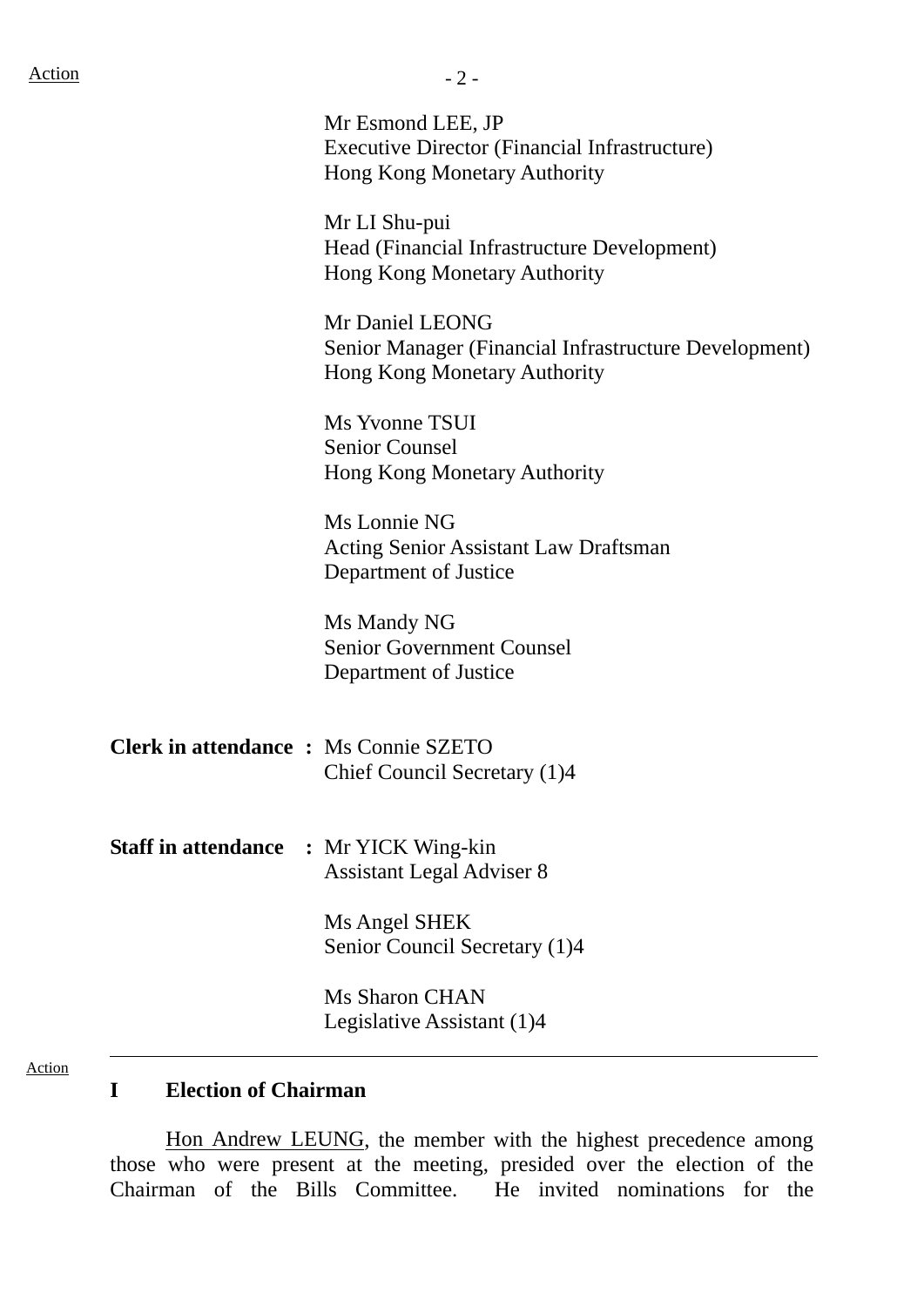chairmanship of the Bills Committee.

2. Hon Andrew LEUNG was nominated by Mr CHAN Kin-por and the nomination was seconded by Mr NG Leung-sing. Mr Andrew LEUNG accepted the nomination. There being no other nomination, Mr Andrew LEUNG was elected Chairman of the Bills Committee.

3. Members agreed that there was no need to elect a Deputy Chairman.

# **II Meeting with the Administration**

| (LC Paper No. CB(3)390/14-15                                          | -- The Bill                                                                                     |
|-----------------------------------------------------------------------|-------------------------------------------------------------------------------------------------|
| File Ref: $B\&M/2/1/20C$                                              | -- Legislative Council Brief                                                                    |
| LC Paper No. $LS36/14-15$                                             | -- Legal Service Division Report                                                                |
| LC Paper No. $CB(1)590/14-15(01)$ -- Background brief on Clearing and | Settlement Systems (Amendment)<br>Bill 2015 prepared by the<br>Legislative Council Secretariat) |

## Discussion

4. The Bills Committee deliberated (Index of proceedings attached at **Appendix**).

(*Post-meeting note*:The notes of the powerpoint presentation (LC Paper No. CB(1)608/14-15(01)) were issued to members vide Lotus Notes e-mail on 3 March 2015.)

## Follow-up actions to be taken by the Administration

5. The Administration was requested to provide supplementary information on the following issues:

*Proposed regulatory regime for stored value facilities ("SVF") and retail payment systems ("RPS")* 

(a) the criteria for determining an SVF as multi-purpose vis-à-vis single-purpose, and the work in monitoring single-purpose SVF issuers for bringing them under the Hong Kong regulatory regime when their business expanded to cover new lines of business;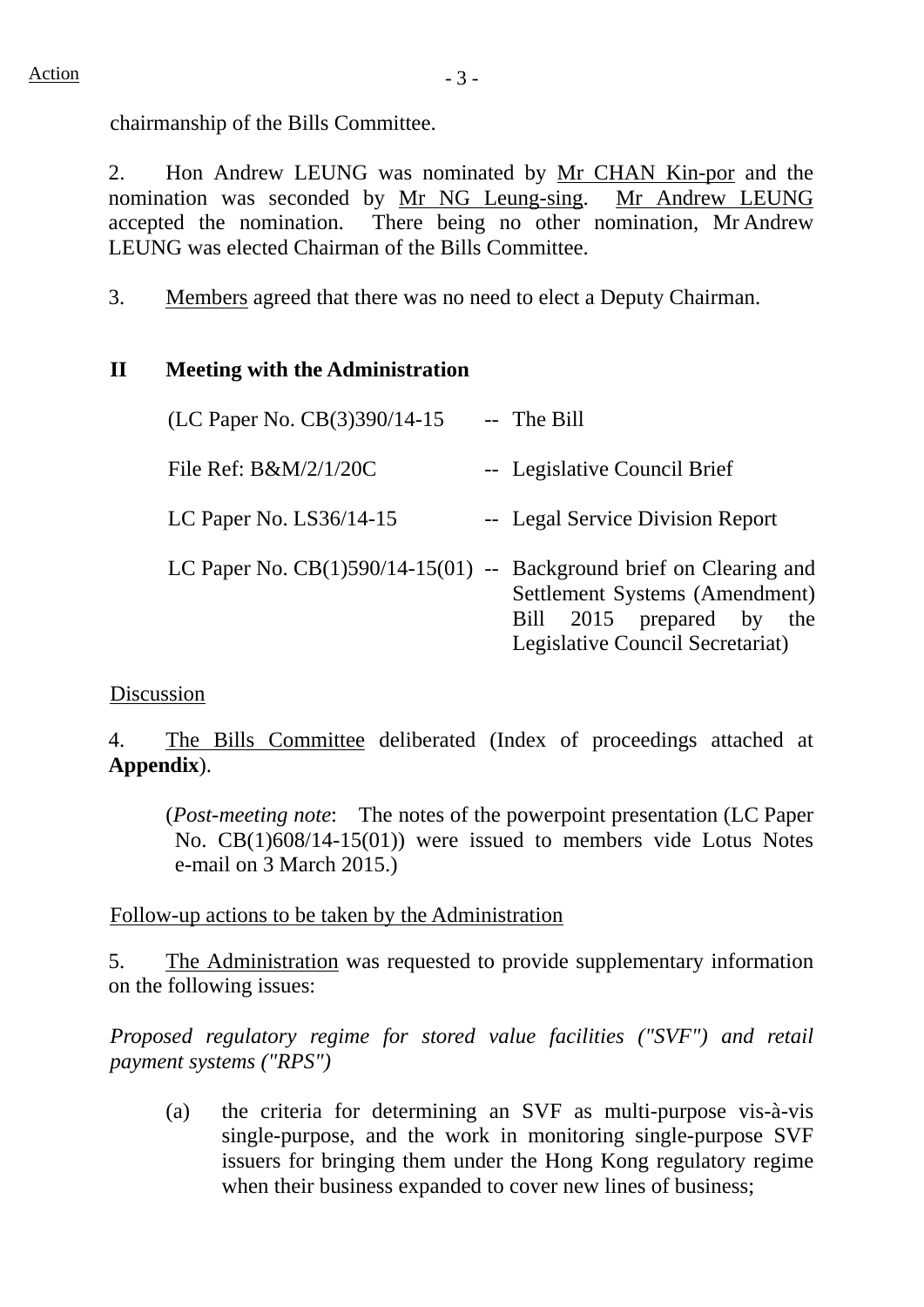- (b) the criteria for determining whether an SVF operating outside Hong Kong was soliciting business from the Hong Kong public, in particular if the SVF did not actively promote its business, or claimed that it incidentally attracted Hong Kong consumers to use its services;
- (c) Hong Kong Monetary Authority ("HKMA")'s regulation over a licensed SVF issuer if its systems and operations were located outside Hong Kong;
- (d) factors for determination of the scope of the local business and the float size of an SVF for consideration of exemption from the Hong Kong regulatory regime if the SVF operated in various jurisdictions;
- (e) the coverage or otherwise under the Hong Kong regulatory regime in respect of pre-paid credit cards or debit cards issued in Hong Kong, or those issued outside Hong Kong but accepted for use in Hong Kong;

#### *Liabilities on internet service providers ("ISP")*

- (f) potential legal liabilities on ISP providing web hosting or other internet services to unlicensed SVF or designated RPS; and details of safe harbour provisions and regulatory/enforcement guidelines under consideration for clarifying the liabilities and protecting the interests of ISP;
- (g) provisions in other legislation in Hong Kong on the liabilities of ISP or exemptions from liabilities arising from services provided by the ISP to unlicensed business operations;

#### *Protection of consumers' interests*

- (h) how the Hong Kong regulatory regime for SVF would enhance protection of consumers' interests, in particular in relation to the recovery of the outstanding stored value when an SVF issuer ceased its operation in Hong Kong and became insolvent;
- (i) education and publicity measures to promote public understanding of the Hong Kong regulatory regime, including: (i) enhancing public awareness about SVF/RPS licensed/designated by HKMA, given that different subsidiaries/branches belonging to the same international company group might operate SVF/RPS services in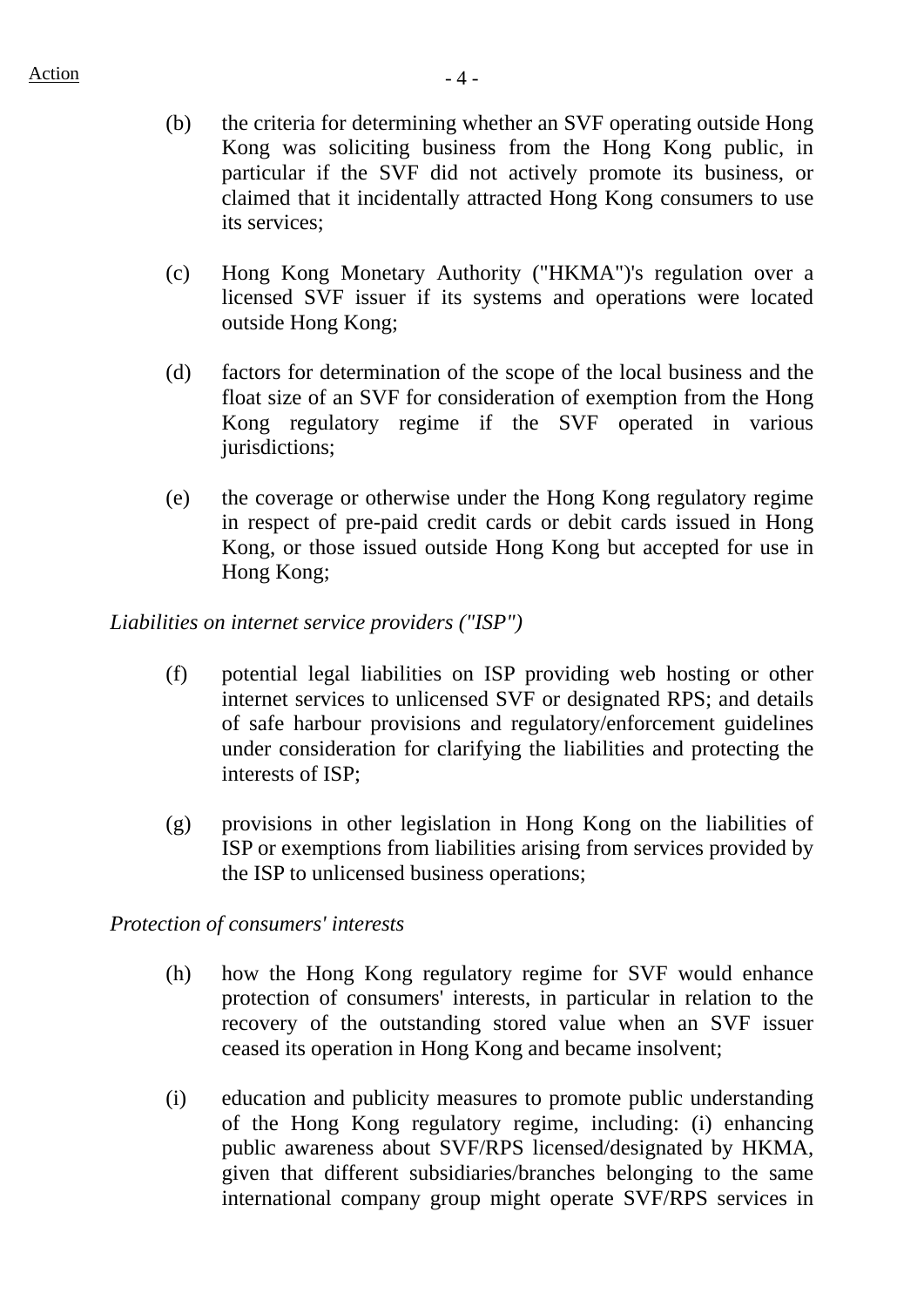various jurisdictions and there might be confusion as to whether their operations in Hong Kong were licensed/designated; and (ii) mechanism for handling complaints/disputes in relation to Hong Kong-issued SVF or designated RPS used by visitors in or outside Hong Kong;

# *Overseas experiences and cross-boundary cooperation in the regulation of SVF and RPS*

- (j) comparison of the proposed regulatory regimes for SVF and RPS with those in major jurisdictions including the United States, United Kingdom, Australia, Singapore, Malaysia and the Mainland, on aspects such as coverage, licensing/designation criteria, supervisory and enforcement powers of the regulators, legal liabilities of service providers (e.g. ISP) facilitating the operations of unlicensed SVF or designated RPS;
- (k) the non-compliance situation in the SVF and RPS regulatory regime in the Mainland;
- (l) list of jurisdictions HKMA intended to enter into a memorandum of understanding ("MoU") with on the cooperation for exchange of information and enforcement against non-complying SVF issuers and RPS operators, the progress of the discussions, and the major matters to be covered in the MoU; and
- (m) list of issuers or system operators which had indicated interest in setting up/providing SVF/RPS services in Hong Kong, and details of the current regulation they were subject to in other jurisdictions.

(*Post-meeting note*: The Administration's written responses were issued vide LC Paper Nos. CB(1)656/14-15 and CB(1)667/14-15 on 20 and 23 March 2015 respectively).

## **III Any other business**

#### Invitation of views

6. Members agreed to post a notice on the website of the Legislative Council and write to the 18 District Councils ("DCs") to invite views from the public and DCs on the Bill. Members also decided that the Bills Committee would meet with deputations to receive views on the Bill at the second meeting.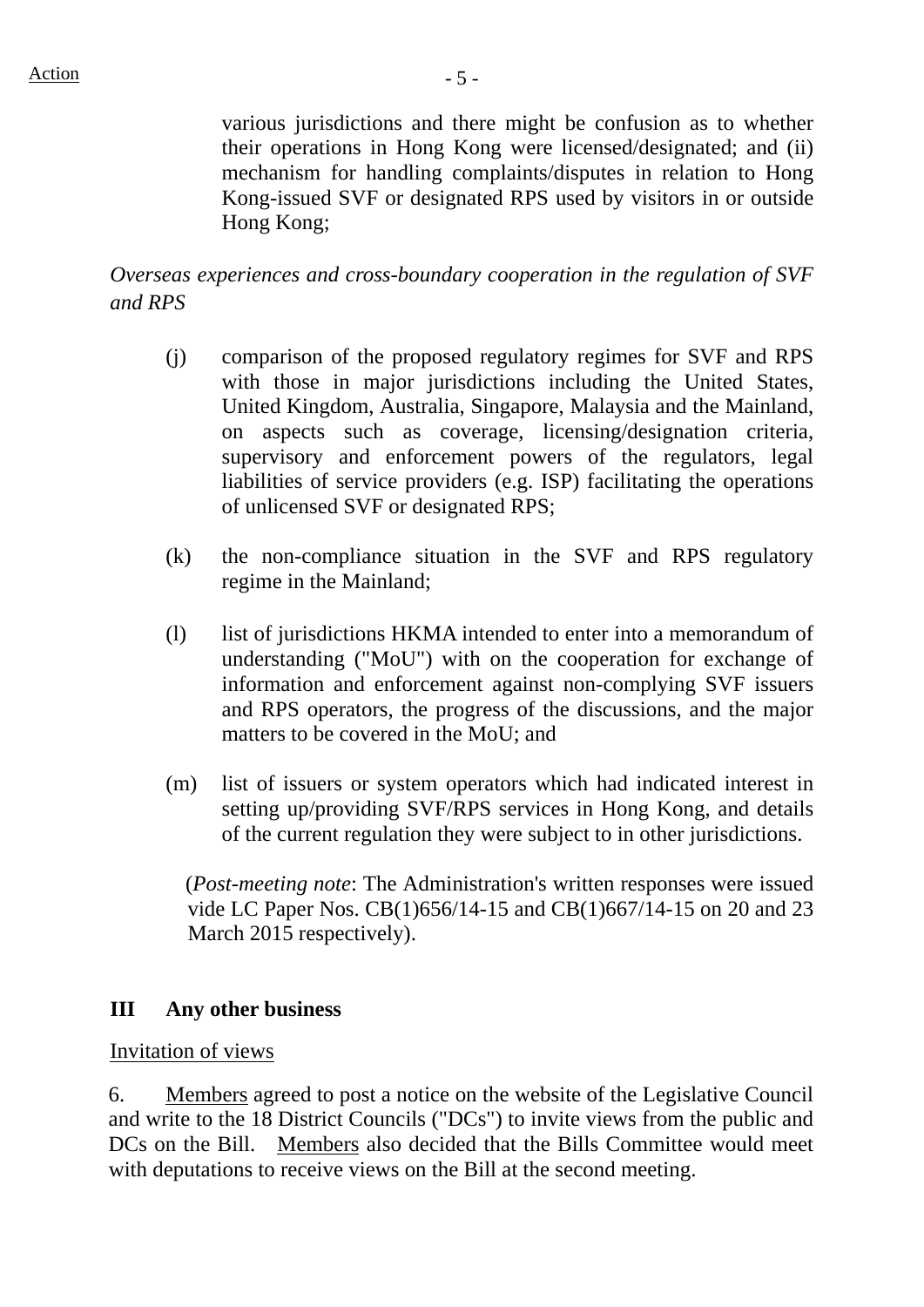7. Members agreed that the second meeting to meet with deputations be held in March 2015. The Chairman said that he would work out the date with the Clerk and inform members accordingly.

(*Post-meeting note*: The second meeting was subsequently held on Monday, 23 March 2015, from 2:45 pm to 5:30 pm.)

8. There being no other business, the meeting ended at 6:13 pm.

Council Business Division 1 Legislative Council Secretariat 10 July 2015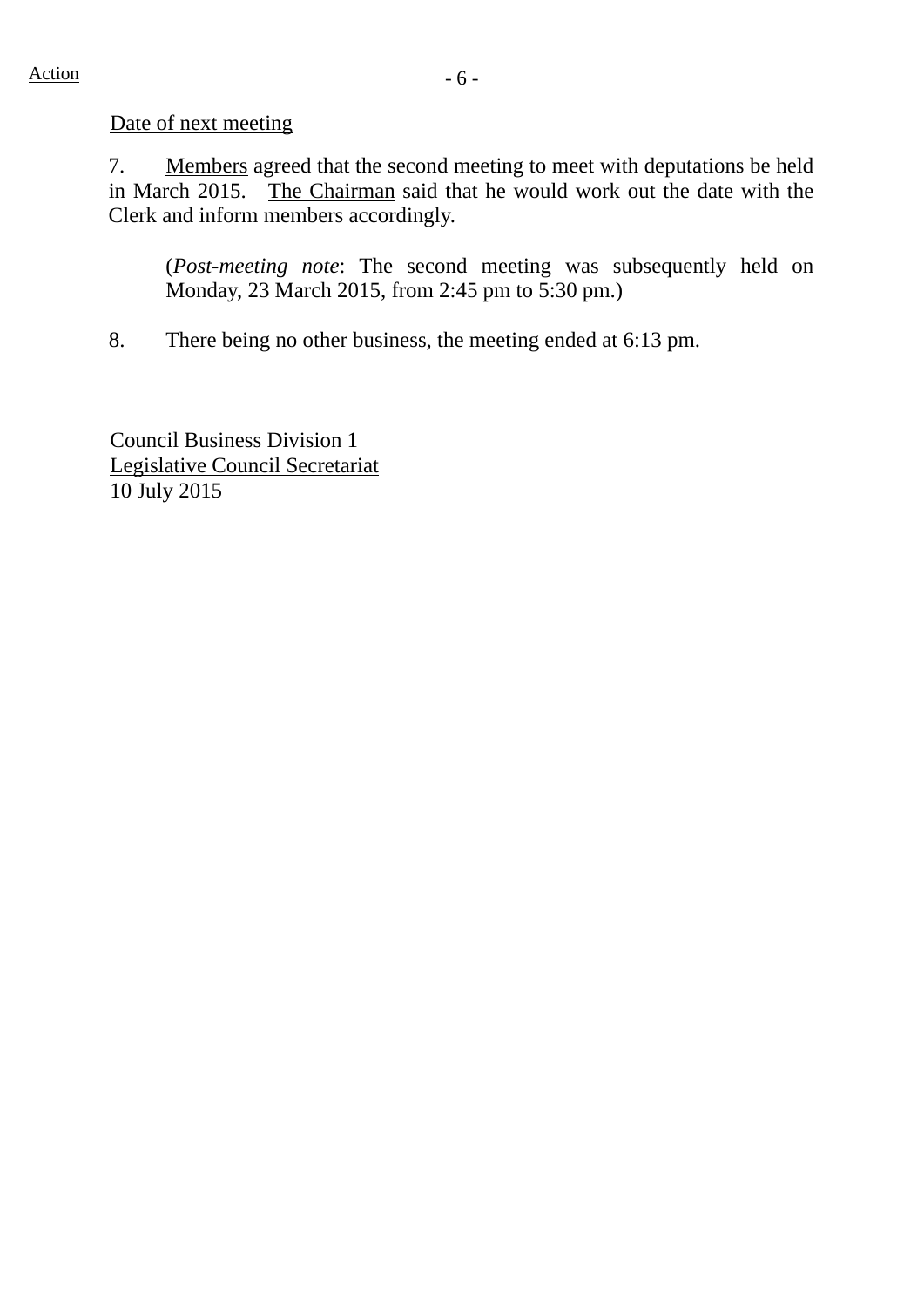# **Proceedings of the Bills Committee on Clearing and Settlement Systems (Amendment) Bill 2015 First meeting on Monday, 2 March 2015, at 4:45 pm in Conference Room 2B of the Legislative Council Complex**

| <b>Time</b><br><b>Marker</b>                 | <b>Speaker</b>                                         | Subject(s)                                                                                                                                                                                                                                                                                                                                                                                                                                                                                                                                                                        | <b>Action</b><br><b>Required</b>                                                        |
|----------------------------------------------|--------------------------------------------------------|-----------------------------------------------------------------------------------------------------------------------------------------------------------------------------------------------------------------------------------------------------------------------------------------------------------------------------------------------------------------------------------------------------------------------------------------------------------------------------------------------------------------------------------------------------------------------------------|-----------------------------------------------------------------------------------------|
| 000102<br>000213                             | Mr Andrew LEUNG<br>Mr CHAN Kin-por<br>Mr NG Leung-sing | <b>Election of Chairman</b>                                                                                                                                                                                                                                                                                                                                                                                                                                                                                                                                                       |                                                                                         |
| 000214<br>000259                             | Chairman                                               | Introductory remarks                                                                                                                                                                                                                                                                                                                                                                                                                                                                                                                                                              |                                                                                         |
| 000300<br>002333                             | Chairman<br>Administration                             | Briefing by the Administration on the Clearing<br>and Settlement Systems (Amendment) Bill 2015<br>("the Bill") to establish a regulatory regime for<br>stored value facilities ("SVF") and retail payment<br>systems ("RPS") in Hong Kong ("the proposed<br>regulatory regime").<br>(LC Paper No. CB(1)608/14-15(01))                                                                                                                                                                                                                                                             |                                                                                         |
| 002334<br>$\overline{\phantom{0}}$<br>003258 | Chairman<br>Mr SIN Chung-kai<br>Administration         | Mr SIN enquired about the impacts of the<br>proposed regulatory regime on the operation of<br>existing SVF and RPS in Hong Kong, how<br>consumer protection would be enhanced for<br>SVF/RPS users, and whether the stored value of<br>an SVF would be protected by the Deposit<br>Protection Scheme ("DPS").<br>The Administration advised that -<br>(a) the current regulatory regime under the<br>Banking Ordinance (Cap. 155) ("BO")<br>applied only to device-based multi-purpose<br>stored value cards ("MPSVC") (e.g. Octopus<br>Cards) and did not cover non-device-based | The<br>Administration<br>to take action as<br>$paragraph \quad 5(h)$<br>of the minutes. |
|                                              |                                                        | SVF;<br>mandatory licensing<br>regime<br>$(b)$ a<br>for<br>multi-purpose SVF would be introduced<br>under the Bill to ensure the ability and<br>competence of SVF issuers and the proper<br>protection and management of the float. No<br>person may issue, or facilitate the issue of, an<br>SVF in Hong Kong without a licence granted<br>by the Monetary Authority (i.e. Hong Kong<br>Monetary Authority ("HKMA")).<br>There<br>would be a 12-month transitional period for<br>application<br>licence<br>by<br>existing<br>and<br>prospective SVF issuers;                     |                                                                                         |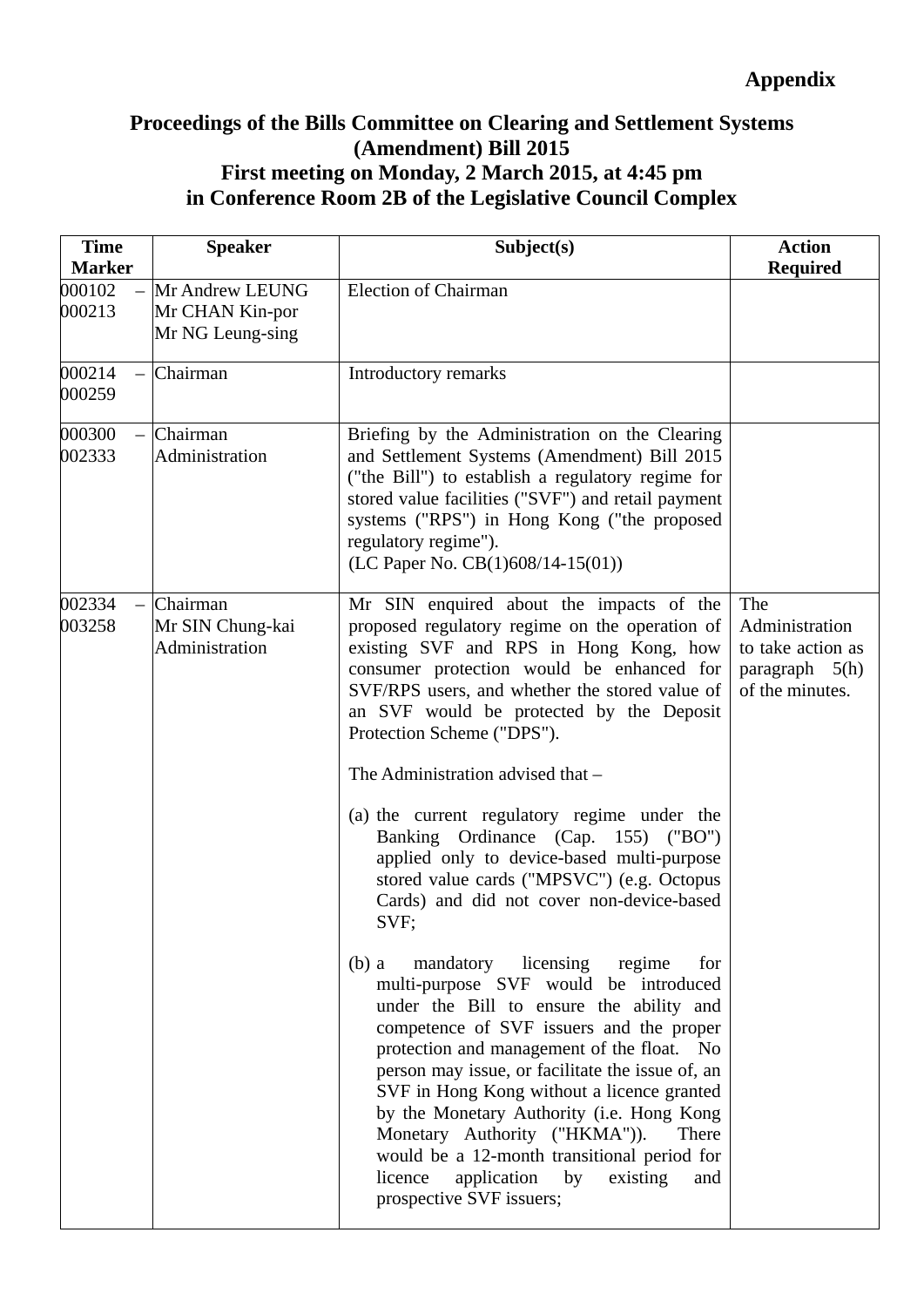| <b>Time</b>   | <b>Speaker</b> | Subject(s)                                                                                                                                                                                                                                                                                                                                                                                                                            | <b>Action</b>   |
|---------------|----------------|---------------------------------------------------------------------------------------------------------------------------------------------------------------------------------------------------------------------------------------------------------------------------------------------------------------------------------------------------------------------------------------------------------------------------------------|-----------------|
| <b>Marker</b> |                | (c) as an SVF licensee was required to be a<br>company incorporated in Hong Kong, this<br>would ensure HKMA could exercise effective<br>supervision over the licensee;                                                                                                                                                                                                                                                                | <b>Required</b> |
|               |                | (d) an SVF licensee would be required to put in<br>safeguarding measures<br>place<br>and<br>risk<br>management policies and procedures that<br>adequately protected the float, in particular to<br>keep the float separate from other funds of the<br>issuer (for instance, through a trust account or<br>bank guarantee arrangement), with a view to<br>ensuring sufficient funds for redemption of<br>the outstanding stored value; |                 |
|               |                | (e) under the proposed regulatory regime, the<br>float/deposit of a licensed SVF would not be<br>covered by DPS which was in line with the<br>current arrangement under the MPSVC<br>regime; and                                                                                                                                                                                                                                      |                 |
|               |                | (f) HKMA's oversight for RPS would be<br>conduced through a "designation system", i.e.<br>HKMA may designate certain RPS and<br>impose a set of prudential requirements over<br>them if it considered that any disruption to the<br>RPS were likely to result in any or more of<br>the following $-$                                                                                                                                  |                 |
|               |                | (i)<br>monetary/financial stability, or the<br>functioning of Hong Kong as an<br>international financial centre, being<br>adversely affected;                                                                                                                                                                                                                                                                                         |                 |
|               |                | the public's confidence in payment<br>(ii)<br>systems or the financial system of<br>Hong Kong being adversely affected;<br><b>or</b>                                                                                                                                                                                                                                                                                                  |                 |
|               |                | day-to-day commercial<br>(iii)<br>activities<br>being adversely affected.                                                                                                                                                                                                                                                                                                                                                             |                 |
|               |                | In reply to the Chairman, the Administration<br>advised that pre-paid cards issued by single<br>online store platforms for the purchase of digital<br>contents (e.g. songs and games) offered on those<br>virtual platforms and utilized on pre-assigned<br>devices would likely be excluded from the<br>proposed regulatory regime as such cards had<br>similar features of most single-purpose SVF                                  |                 |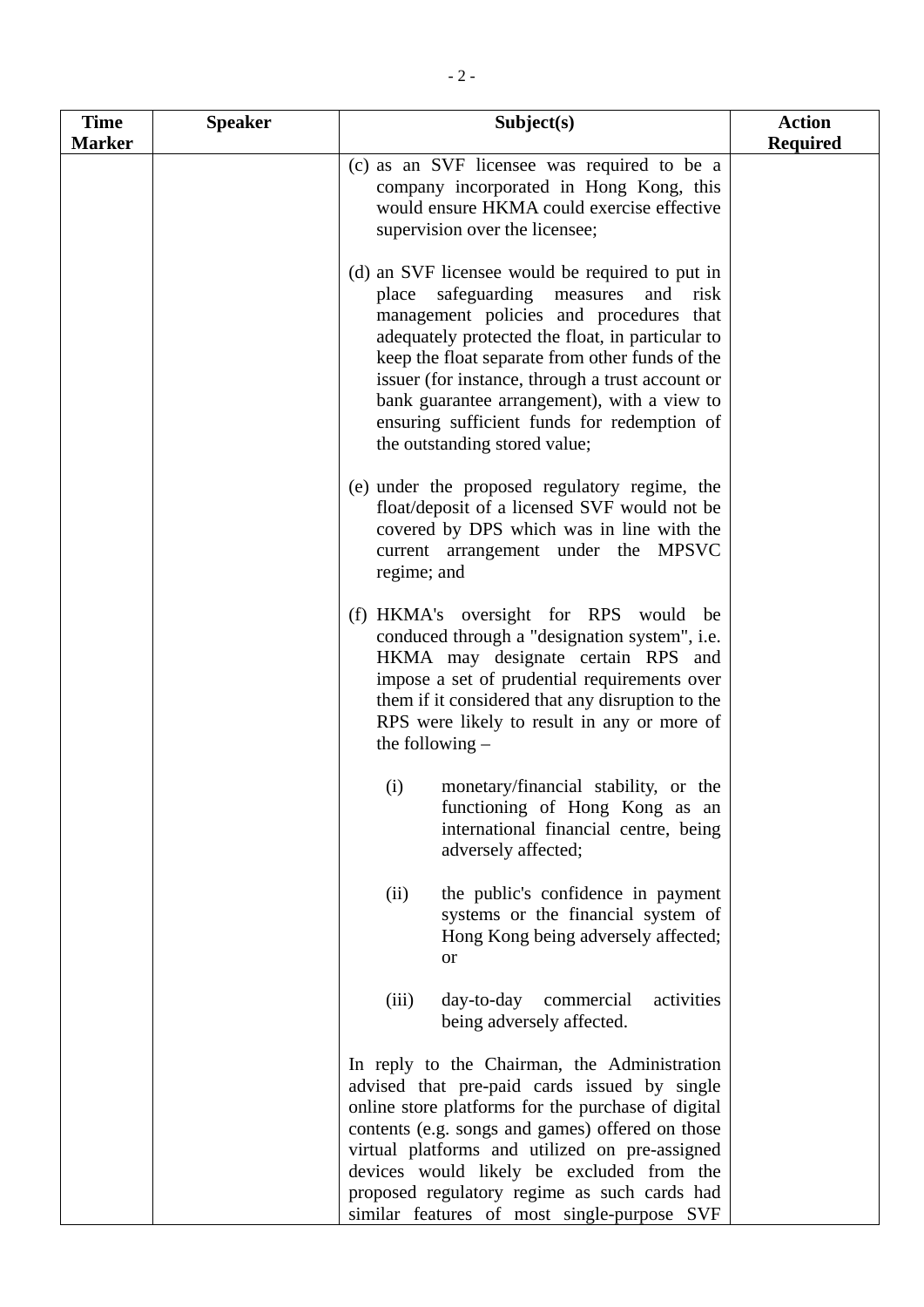| <b>Time</b><br><b>Marker</b> | <b>Speaker</b>                                  | Subject(s)                                                                                                                                                                                                                                                                                                                                                                                                                                                                                                                                                                                                                                                                                                                                                                                                                                                                                                                                                                                                                                                                                                                                                                                                                                                                                                                                                                                                 | <b>Action</b><br><b>Required</b>                                                                          |
|------------------------------|-------------------------------------------------|------------------------------------------------------------------------------------------------------------------------------------------------------------------------------------------------------------------------------------------------------------------------------------------------------------------------------------------------------------------------------------------------------------------------------------------------------------------------------------------------------------------------------------------------------------------------------------------------------------------------------------------------------------------------------------------------------------------------------------------------------------------------------------------------------------------------------------------------------------------------------------------------------------------------------------------------------------------------------------------------------------------------------------------------------------------------------------------------------------------------------------------------------------------------------------------------------------------------------------------------------------------------------------------------------------------------------------------------------------------------------------------------------------|-----------------------------------------------------------------------------------------------------------|
|                              |                                                 | ("SPSVF") which currently were not subject to<br>regulation under BO. That was in line with the<br>arrangement in other major jurisdictions.                                                                                                                                                                                                                                                                                                                                                                                                                                                                                                                                                                                                                                                                                                                                                                                                                                                                                                                                                                                                                                                                                                                                                                                                                                                               |                                                                                                           |
| 003259<br>004611             | Mr CHAN Chi-chuen<br>Administration<br>Chairman | Mr CHAN enquired about –<br>(a) the criteria for determining an SVF as<br>multi-purpose vis-à-vis single purpose; and<br>the work in monitoring SPSVF issuers for<br>bringing them under the proposed regulatory<br>regime when their business expanded to cover<br>new lines of business;<br>(b) HKMA's regulation over a licensed SVF<br>issuer if its systems and operations were<br>located outside Hong Kong;<br>(c) the criteria for determining whether an SVF<br>operating outside Hong Kong was soliciting<br>business from the Hong Kong public; and<br>(d) the rationale of excluding air mileage<br>schemes from the proposed regulatory regime<br>despite the value redeemed by such schemes<br>could involve monetary considerations.<br>The Chairman's concern about difficulty in<br>regulating overseas SVF issuers which did not<br>actively promote their business to the Hong Kong<br>public, or claimed that they only incidentally<br>attracted Hong Kong users for their services.<br>The Administration advised that -<br>(a) SPSVF referred to SVF which were used for<br>payment for goods or services provided by<br>the issuer. SPSVF would remain not be<br>subject to regulation under the proposed<br>regulatory regime in view of<br>their<br>insignificant risks to the payment and<br>financial systems of Hong Kong, and the<br>practices in other major jurisdictions; | The<br>Administration<br>to take action as<br>paragraph $5(a)$<br>to $5(c)$ and $5(e)$<br>of the minutes. |
|                              |                                                 | (b) HKMA might request SVF operating in<br>Hong Kong to provide information for<br>supervisory purpose. If an SVF issuer<br>intended to expand its business in Hong Kong<br>single-purpose<br>from a<br>usage<br>to<br>a<br>multi-purpose one, it must apply for a licence<br>from HKMA;                                                                                                                                                                                                                                                                                                                                                                                                                                                                                                                                                                                                                                                                                                                                                                                                                                                                                                                                                                                                                                                                                                                   |                                                                                                           |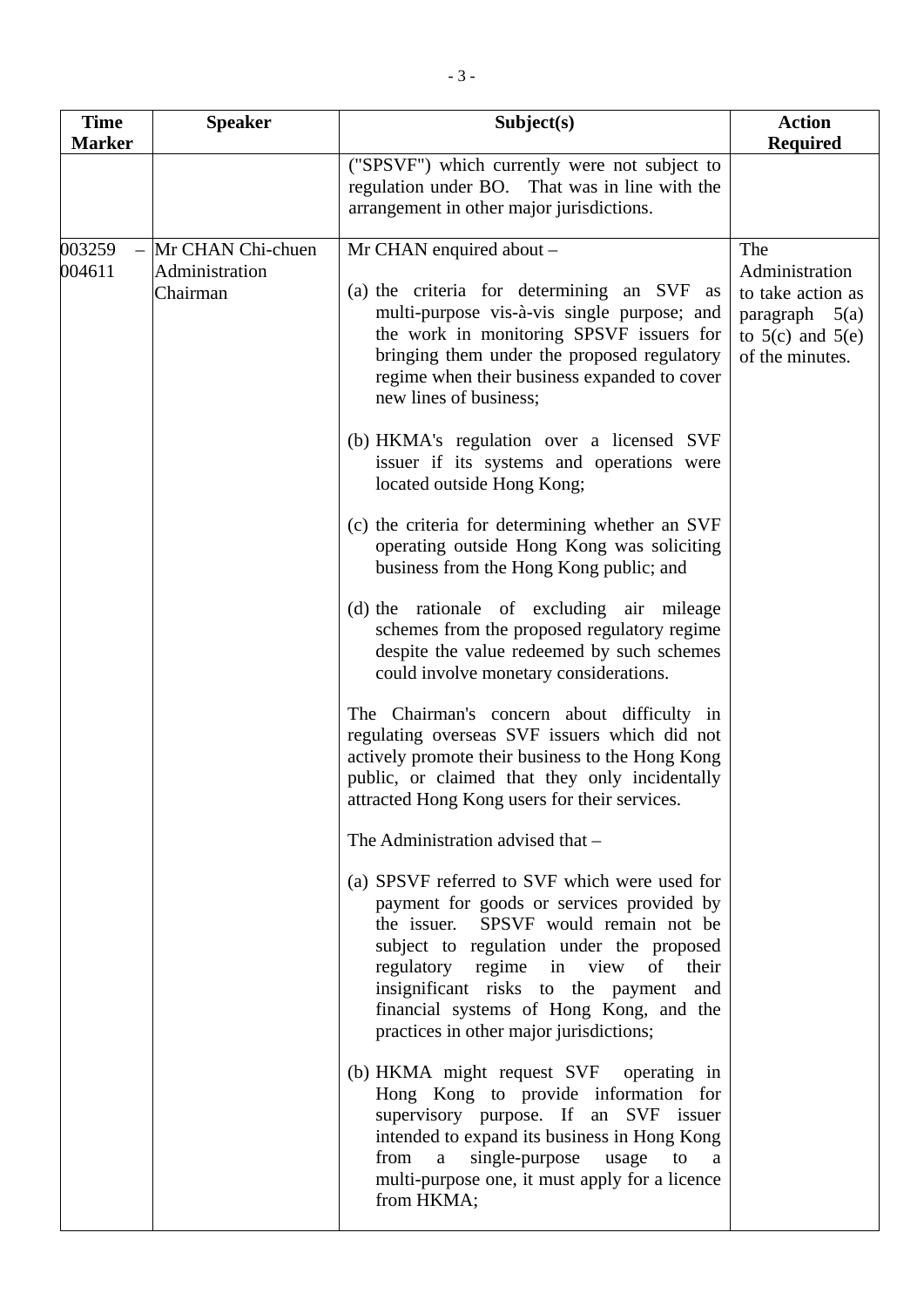| <b>Time</b><br><b>Marker</b> | <b>Speaker</b> | Subject(s)                                                                                                                                                                                                                                                                                                                                                                                                                                                                                                                                                                                                                                                               | <b>Action</b><br><b>Required</b> |
|------------------------------|----------------|--------------------------------------------------------------------------------------------------------------------------------------------------------------------------------------------------------------------------------------------------------------------------------------------------------------------------------------------------------------------------------------------------------------------------------------------------------------------------------------------------------------------------------------------------------------------------------------------------------------------------------------------------------------------------|----------------------------------|
|                              |                | (c) in determining whether an issuer was<br>"issuing" or "operating" an SVF in Hong<br>Kong, HKMA would look into relevant<br>circumstances such as (i) place of issue of the<br>SVF in question; (ii) denomination of the<br>value stored in the facility; (iii) location for<br>the delivery of the facility and the subsequent<br>customer service to facility holders; (iv) the<br>degree of acceptance of the use of the facility<br>in Hong Kong for making payments for goods<br>and services; (v) location for and the manner<br>in which a facility holder might store and add<br>value onto the facility; or (vi) representation<br>made in any advertisement; |                                  |
|                              |                | (d) as an SVF licensee must be a company<br>incorporated in Hong Kong and have a<br>registered office in Hong Kong, that would<br>HKMA<br>allow<br>exercise<br>effective<br>to<br>supervision over the licensee even if some of<br>its systems and operations were located<br>outside Hong Kong;                                                                                                                                                                                                                                                                                                                                                                         |                                  |
|                              |                | (e) it would constitute an offence if a person<br>issued or facilitated the issue of an SVF in<br>Hong Kong without a licence;                                                                                                                                                                                                                                                                                                                                                                                                                                                                                                                                           |                                  |
|                              |                | (f) if an overseas issuer operated an SVF in<br>Hong Kong without a licence, HKMA would<br>take regulatory actions, including giving a<br>caution notice to the issuer and, if necessary,<br>seeking assistance from the relevant authority<br>of the issuer's home jurisdiction to take<br>appropriate enforcement actions.<br><b>HKMA</b><br>would also alert the public to the risks of<br>using the facility; and                                                                                                                                                                                                                                                    |                                  |
|                              |                | (g) air mileage schemes would be excluded from<br>the proposed regulatory regime because they<br>were by and large a bonus or loyalty point<br>scheme with low degree of "moneyness" as<br>usually a limited portion of the points could<br>be purchased by users in cash.                                                                                                                                                                                                                                                                                                                                                                                               |                                  |
|                              |                | In reply to Mr CHAN on whether the information<br>collected by HKMA from SVF issuers and RPS<br>operators for supervisory purpose would be<br>disclosed to the public, the Administration<br>advised that as the data could be commercially<br>and having regard to HKMA's<br>sensitive,                                                                                                                                                                                                                                                                                                                                                                                 |                                  |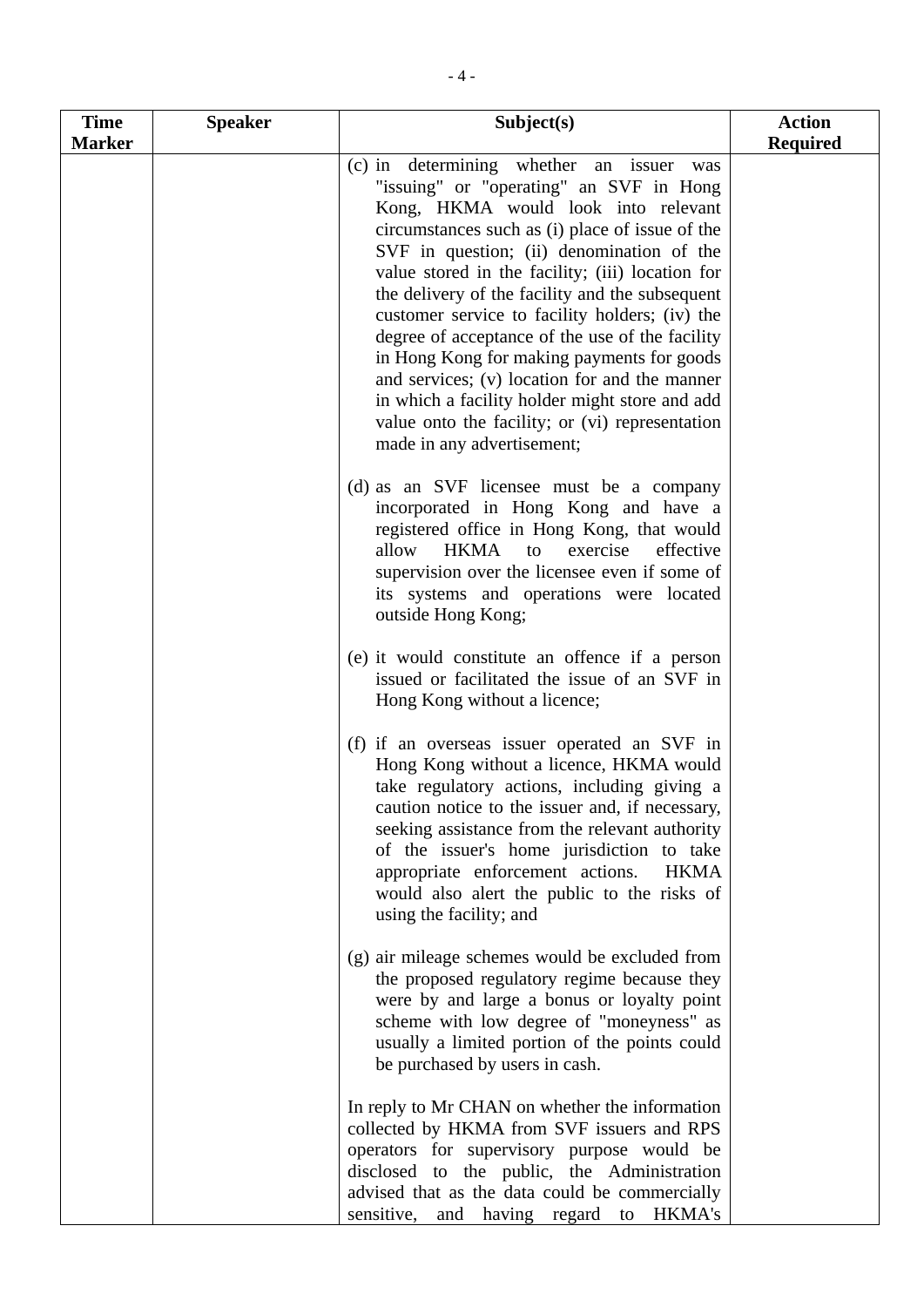| <b>Time</b><br><b>Marker</b> | <b>Speaker</b>                                 | Subject(s)                                                                                                                                                                                                                                                                                                                                                                                                                                                                                                                                                                                                                                          | <b>Action</b><br><b>Required</b>                                                   |
|------------------------------|------------------------------------------------|-----------------------------------------------------------------------------------------------------------------------------------------------------------------------------------------------------------------------------------------------------------------------------------------------------------------------------------------------------------------------------------------------------------------------------------------------------------------------------------------------------------------------------------------------------------------------------------------------------------------------------------------------------|------------------------------------------------------------------------------------|
|                              |                                                | confidentiality obligations, it would not be made<br>available to the public.                                                                                                                                                                                                                                                                                                                                                                                                                                                                                                                                                                       |                                                                                    |
| 004612<br>005715             | Mr NG Leung-sing<br>Administration<br>Chairman | Mr NG enquired about -<br>(a) whether the proposed regulatory regime<br>would permit an SVF to be licensed and<br>issued in Hong Kong if the systems and<br>operations of the issuer were located outside<br>Hong Kong;<br>(b) the coverage or otherwise under the proposed<br>regulatory regime in respect of pre-paid cards<br>or debit cards issued in Hong Kong, or those<br>issued outside Hong Kong but accepted for<br>use in Hong Kong; and<br>(c) mechanism for handling complaints/disputes<br>in relation to Hong Kong-issued SVF or<br>designated RPS used by visitors in or outside<br>Hong Kong.<br>The Administration advised that - | The<br>Administration<br>to take action as<br>paragraph<br>5(i)<br>of the minutes. |
|                              |                                                | (a) HKMA would consider whether an SVF<br>licensee could locate any of its system or<br>operation outside Hong Kong having regard<br>to the licensee's operational needs and<br>effective oversight by HKMA;<br>(b) an issuer of a pre-paid multi-purpose stored<br>value card would fall into the proposed SVF<br>licensing regime if the card was issued in                                                                                                                                                                                                                                                                                       |                                                                                    |
|                              |                                                | Hong Kong;<br>(c) with respect to debit cards which did not<br>store any monetary value, the system<br>supporting the operations of debit cards<br>would be subject to HKMA's regulation if<br>the system fell within the RPS designation<br>criteria and became a designated system;<br>(d) SVF licensees and operators of designated<br>RPS would be required to establish an<br>effective complaint handling system and<br>procedures to handle customers' complaints.<br>HKMA had also in place its own mechanism<br>to handle complaints in relation to its<br>regulatees<br>; and                                                             |                                                                                    |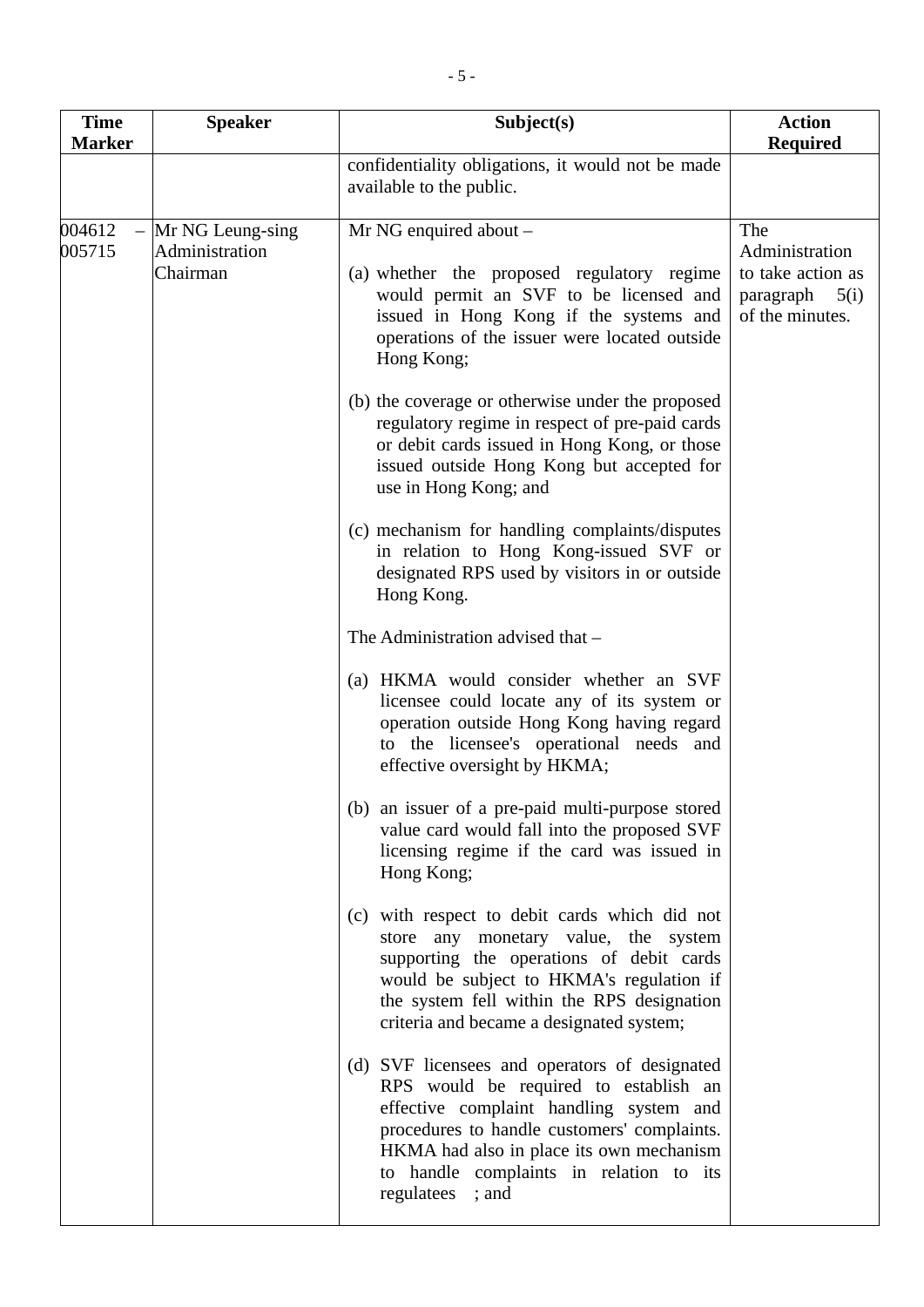| <b>Time</b><br><b>Marker</b> | <b>Speaker</b>                                                      | Subject(s)                                                                                                                                                                                                                                                                                                                                                                                           | <b>Action</b><br><b>Required</b>                                                                |
|------------------------------|---------------------------------------------------------------------|------------------------------------------------------------------------------------------------------------------------------------------------------------------------------------------------------------------------------------------------------------------------------------------------------------------------------------------------------------------------------------------------------|-------------------------------------------------------------------------------------------------|
|                              |                                                                     | (e) as the current regulatory regime would be<br>designated<br>expanded<br>cover<br>RPS,<br>to<br>complaints relating to RPS would be covered<br>in the proposed regime.                                                                                                                                                                                                                             |                                                                                                 |
| 005716<br>010050             | Mr CHAN Chi-chuen<br>Mr SIN Chung-kai<br>Administration<br>Chairman | Noting that SVF with a float size of not more<br>than \$1 million would be excluded from the<br>proposed regulatory regime, Mr CHAN enquired<br>how the scope of the local business and the float<br>size of an SVF would be determined for<br>consideration of exclusion if the SVF operated in<br>various jurisdictions.                                                                           | The<br>Administration<br>to take action as<br>paragraph $5(d)$<br>and $5(i)$ of the<br>minutes. |
|                              |                                                                     | <b>SIN</b><br>observed<br>different<br>Mr<br>that<br>subsidiaries/branches belonging to the same<br>international company group might operate<br>SVF/RPS in various jurisdictions and there might<br>be confusion as to whether their operations in<br>Hong Kong were licensed/designated.<br>He<br>highlighted the need to publicize the proposed<br>regulatory regime to enhance public awareness. |                                                                                                 |
|                              |                                                                     | The Administration advised that -                                                                                                                                                                                                                                                                                                                                                                    |                                                                                                 |
|                              |                                                                     | (a) the proposed regulatory regime would apply<br>to SVF issued in Hong Kong, and licensees<br>must be companies incorporated in Hong<br>Kong. HKMA would only take into account<br>the float in relation to the facility issued in<br>Hong Kong;                                                                                                                                                    |                                                                                                 |
|                              |                                                                     | (b) the proposed float size of not more than \$1<br>million was used for considering exemption<br>of an SVF with limited usage from the<br>regulatory regime. As large international<br>company groups interested in operating SVF<br>business in Hong Kong would likely issue<br>multi-purpose SVF, the float size of their<br>facilities was expected to exceed \$1 million;                       |                                                                                                 |
|                              |                                                                     | (c) different subsidiaries/branches belonging to<br>the same international company group which<br>were interested to operate SVF business in<br>Hong Kong would be required to obtain an<br>individual licence for each of their business,<br>i.e. one SVF licence for a subsidiary/branch<br>of the group;                                                                                          |                                                                                                 |
|                              |                                                                     | (d) HKMA would liaise and cooperate with<br>relevant authorities outside Hong Kong in                                                                                                                                                                                                                                                                                                                |                                                                                                 |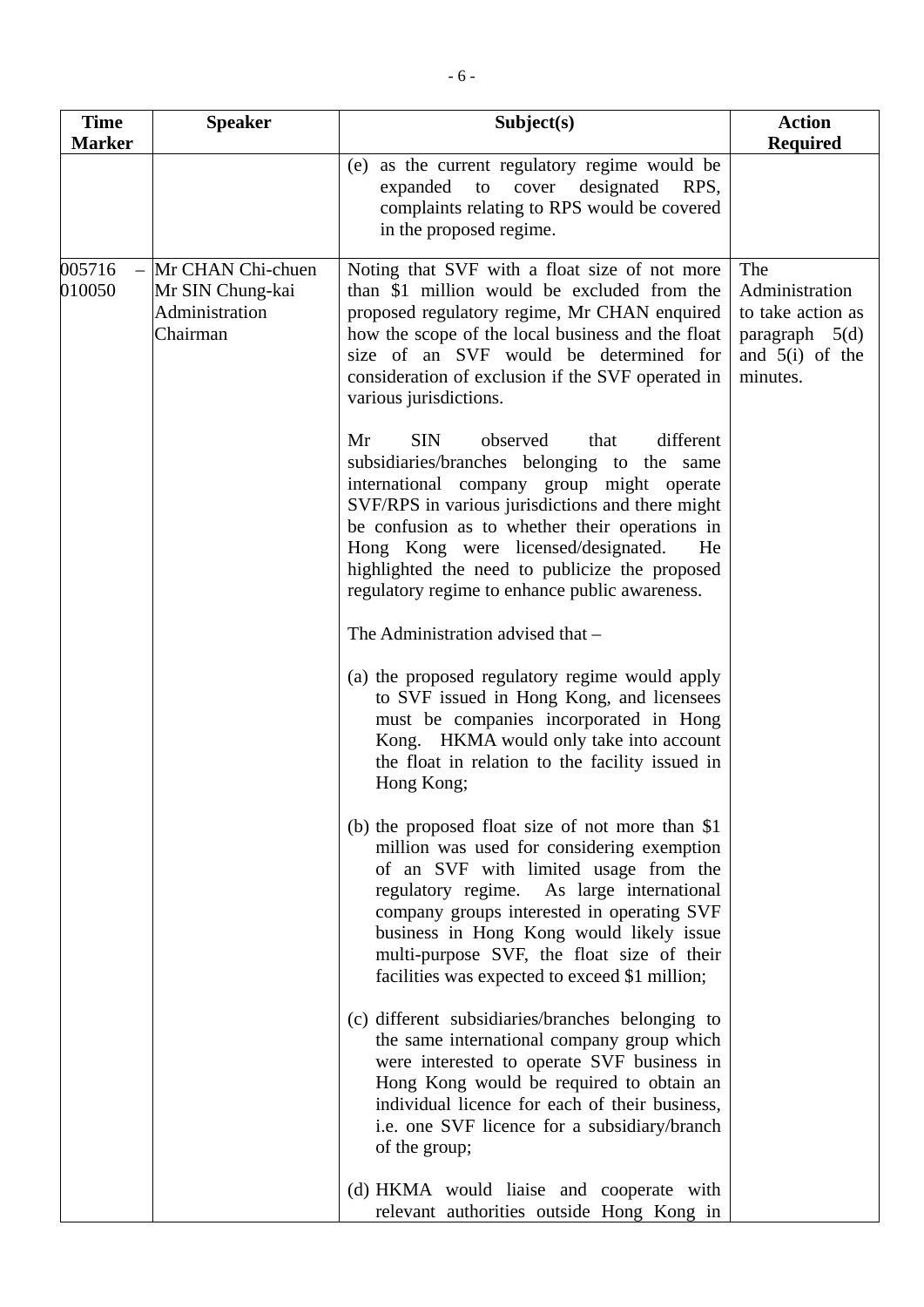| <b>Time</b>      | <b>Speaker</b>                         | Subject(s)                                                                                                                                                                                                                                                                                                                                                           | <b>Action</b>                                                                |
|------------------|----------------------------------------|----------------------------------------------------------------------------------------------------------------------------------------------------------------------------------------------------------------------------------------------------------------------------------------------------------------------------------------------------------------------|------------------------------------------------------------------------------|
| <b>Marker</b>    |                                        | sharing<br>supervisory<br>information<br>and<br>conducting cross-boundary supervision in<br>respect of SVF/RPS; and                                                                                                                                                                                                                                                  | <b>Required</b>                                                              |
|                  |                                        | (e) HKMA would roll out relevant education and<br>publicity programmes to<br>enhance<br>the<br>understanding by the retail public of the usage<br>of SVF/RPS and the protection afforded<br>under the proposed regulatory regime.                                                                                                                                    |                                                                              |
| 010501<br>011330 | Mr Charles Peter MOK<br>Administration | Mr MOK enquired about -                                                                                                                                                                                                                                                                                                                                              | The<br>Administration                                                        |
|                  | Chairman                               | (a) objective criteria for determining whether an<br>overseas SVF issuer was soliciting business<br>from the Hong Kong public; and                                                                                                                                                                                                                                   | to take action as<br>paragraph 5(b),<br>$5(i)$ and $5(j)$ of<br>the minutes. |
|                  |                                        | (b) measures to enhance public awareness about<br>whether an SVF was licensed in Hong Kong.                                                                                                                                                                                                                                                                          |                                                                              |
|                  |                                        | The Administration advised that -                                                                                                                                                                                                                                                                                                                                    |                                                                              |
|                  |                                        | (a) the criteria for determining whether an SVF<br>issuer was soliciting business from the Hong<br>Kong public would depend on circumstances<br>of each case. There would be a mechanism<br>for SVF issuers to appeal against the<br>relevant decisions of HKMA;                                                                                                     |                                                                              |
|                  |                                        | (b) HKMA must establish and keep a register of<br>all SVF licensees, which would be available<br>online for public inspection.<br>Each SVF<br>licensee would need to put its licence<br>number on the physical device if the SVF<br>was device-based, or state clearly the<br>number on each communication network<br>concerned if the SVF was network-based;<br>and |                                                                              |
|                  |                                        | (c) HKMA would issue guidelines to facilitate<br>licensees' compliance with the requirements<br>of the proposed regulatory regime.                                                                                                                                                                                                                                   |                                                                              |
| 011331<br>011538 | Chairman<br>Administration             | The<br>Chairman expressed concern that the<br>minimum capital requirement of not less than \$25<br>million on an SVF issuer might pose barrier for<br>small companies in accessing the market, let<br>aside other compliance costs, such as those<br>arising from the anti-money laundering regime.                                                                  |                                                                              |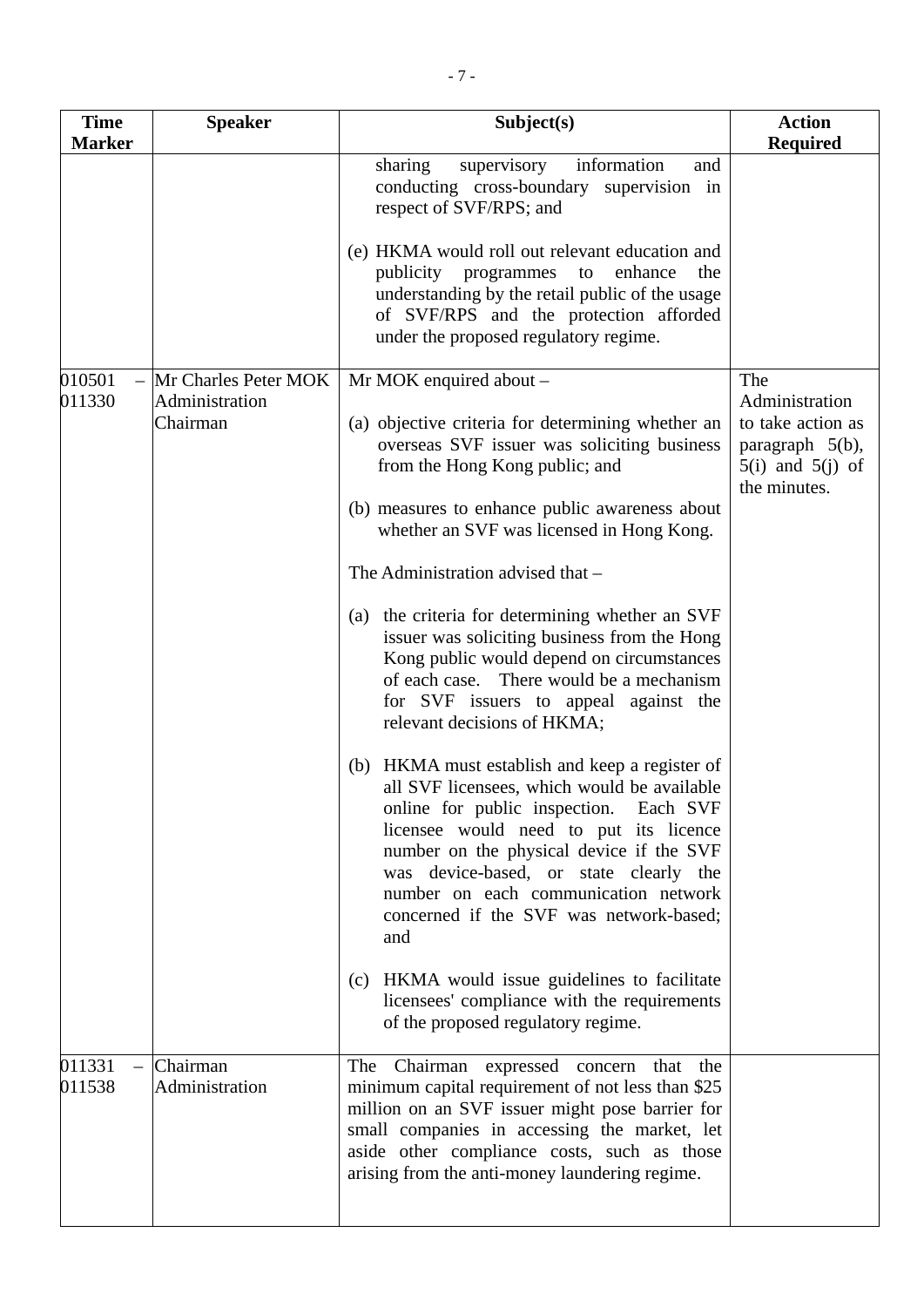| <b>Time</b><br><b>Marker</b> | <b>Speaker</b>                                     | Subject(s)                                                                                                                                                                                                                                                                                                                                                                              | <b>Action</b><br><b>Required</b> |
|------------------------------|----------------------------------------------------|-----------------------------------------------------------------------------------------------------------------------------------------------------------------------------------------------------------------------------------------------------------------------------------------------------------------------------------------------------------------------------------------|----------------------------------|
|                              |                                                    | The Administration advised that -                                                                                                                                                                                                                                                                                                                                                       |                                  |
|                              |                                                    | (a) HKMA would grant licence to an SVF issuer<br>as long as it met the licensing conditions,<br>regardless of its scale of operation;                                                                                                                                                                                                                                                   |                                  |
|                              |                                                    | (b) With regard to small companies which would<br>like to enter into the SVF market, the<br>regulatory<br>proposed<br>regime<br>provided<br>exemptions to SVF schemes which had<br>limited usage and a total float size of less than<br>HK\$ 1 million; and                                                                                                                             |                                  |
|                              |                                                    | (c) HKMA might impose licensing conditions on<br>an SVF licensee on a case by case basis which<br>would be commensurate with the scale and<br>complexity of its business and operation (e.g.<br>conditions with respect to the financial<br>resources of the licensee).                                                                                                                 |                                  |
| 011539<br>012107             | Mr Charles Peter MOK<br>Administration<br>Chairman | Mr MOK reiterated his concern about confusion<br>by the public on whether an SVF was licensed in<br>Hong Kong if different branches/subsidiaries of<br>the same company group operated SVF in various<br>jurisdictions.                                                                                                                                                                 |                                  |
|                              |                                                    | Mr SIN was concerned about regulation of<br>unlicensed SVF since retail payment services<br>were easily accessible through the Internet which<br>was boundary-free.                                                                                                                                                                                                                     |                                  |
|                              |                                                    | The Administration advised that -                                                                                                                                                                                                                                                                                                                                                       |                                  |
|                              |                                                    | (a) the proposed regulatory regime would apply<br>to SVF issued/operated by entities registered<br>in Hong Kong. SVF licensees would be<br>required to display their licence numbers in<br>accordance with the relevant requirements,<br>and to describe their business clearly in<br>advertising/promotional materials, so as to<br>minimize misunderstanding by the retail<br>public; |                                  |
|                              |                                                    | (b) SVF issuers applying for licences would need<br>submit<br>their<br>business<br>plans<br>for<br>to<br>consideration by HKMA. In granting the<br>licence to an SVF issuer, HKMA might<br>impose conditions on its operation; and                                                                                                                                                      |                                  |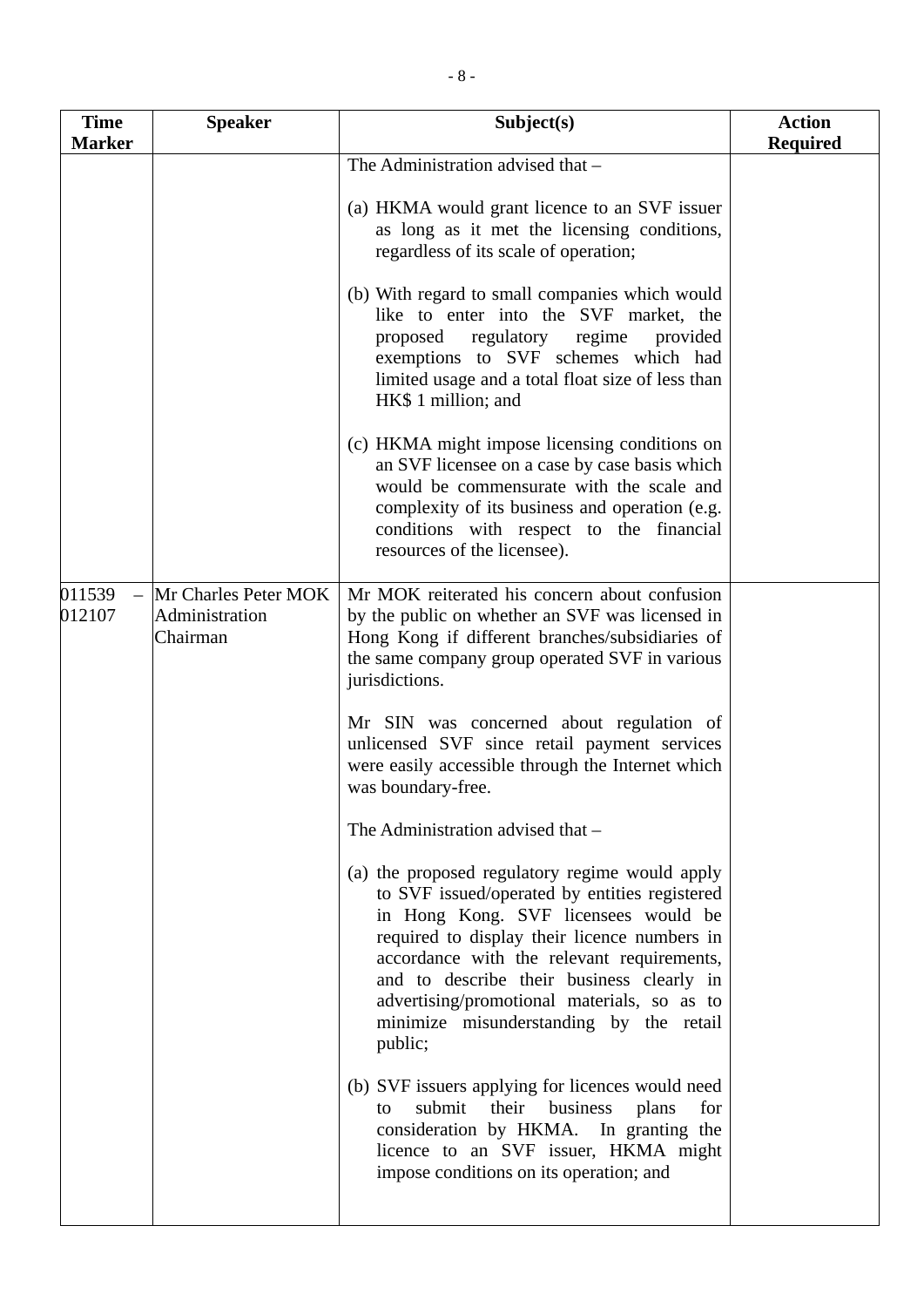| <b>Marker</b><br>Mr SIN Chung-kai                            | (c) a range of criminal and civil sanctions would<br>be available under the proposed regulatory<br>regime to ensure licensees' compliance with<br>the regulatory requirements.<br>Mr SIN's enquiries about international standards<br>(e.g. requirements set by the Group of Twenty) in<br>respect of regulation over SVF/RPS, and                                                                                                                                                                                                                                                                                                                                                                                                                                                                                                                                                                                                                                                                                                                                                                                                                                                                                                                                                                                                 | <b>Required</b><br>The                                                      |
|--------------------------------------------------------------|------------------------------------------------------------------------------------------------------------------------------------------------------------------------------------------------------------------------------------------------------------------------------------------------------------------------------------------------------------------------------------------------------------------------------------------------------------------------------------------------------------------------------------------------------------------------------------------------------------------------------------------------------------------------------------------------------------------------------------------------------------------------------------------------------------------------------------------------------------------------------------------------------------------------------------------------------------------------------------------------------------------------------------------------------------------------------------------------------------------------------------------------------------------------------------------------------------------------------------------------------------------------------------------------------------------------------------|-----------------------------------------------------------------------------|
| 012108                                                       |                                                                                                                                                                                                                                                                                                                                                                                                                                                                                                                                                                                                                                                                                                                                                                                                                                                                                                                                                                                                                                                                                                                                                                                                                                                                                                                                    |                                                                             |
| 012942<br>Mr Charles Peter MOK<br>Administration<br>Chairman | cooperation between HKMA and other overseas<br>regulators in sharing information and undertaking<br>cross-boundary enforcement in relation to SVF<br>and RPS.                                                                                                                                                                                                                                                                                                                                                                                                                                                                                                                                                                                                                                                                                                                                                                                                                                                                                                                                                                                                                                                                                                                                                                      | Administration<br>to take action as<br>paragraph<br>5(j)<br>of the minutes. |
|                                                              | The Administration advised that –<br>international<br>there<br>(a)<br>were<br>no<br>standards/requirements on the regulation of<br>It was noted that major<br>SVF/RPS.<br>jurisdictions<br>implemented<br>had<br>a<br>licensing/authorization regime<br>and<br>a<br>designation system for regulating SVF and<br>RPS respectively. The United States<br>("US"), United<br>Kingdom<br>("UK"),<br>Singapore, Australia and Malaysia had put<br>place regulatory frameworks<br>in<br>for<br>SVF/RPS. The Administration had made<br>reference to the their experiences in<br>formulating the proposed regulatory regime<br>for Hong Kong; and<br>HKMA would pursue with relevant<br>(b)<br>authorities<br>outside Hong<br>Kong,<br>if<br>necessary, a memorandum of understanding<br>("MoU") to facilitate the sharing of<br>supervisory information and the conduct of<br>cross-boundary supervision.<br>In reply to Mr MOK, the Administration<br>supplemented that operators of SVF/RPS in the<br>Mainland were subject to the third-party payment<br>regulatory regime.<br>the request of the Chairman,<br>At<br>the<br>Administration agreed to provide supplementary<br>information on the regulatory regimes<br>for<br>SVF/RPS in major jurisdictions including US,<br>UK, Australia, Singapore, Malaysia and the<br>Mainland. |                                                                             |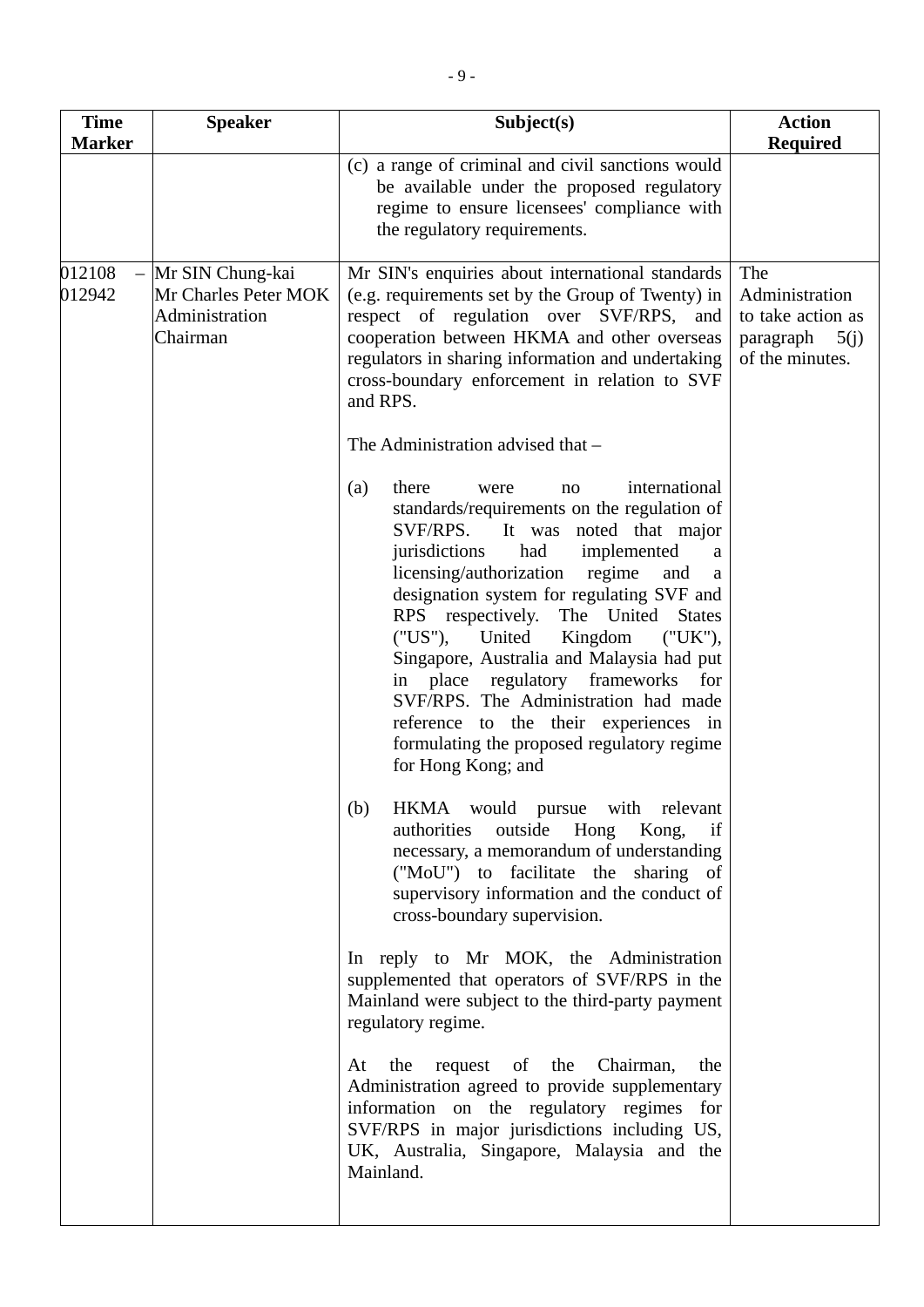| <b>Time</b>                       | <b>Speaker</b>                                                                                            | Subject(s)                                                                                                                                                                                                                                                                                                                                                                                                                                                                                                                                             | <b>Action</b>                                                                                                       |
|-----------------------------------|-----------------------------------------------------------------------------------------------------------|--------------------------------------------------------------------------------------------------------------------------------------------------------------------------------------------------------------------------------------------------------------------------------------------------------------------------------------------------------------------------------------------------------------------------------------------------------------------------------------------------------------------------------------------------------|---------------------------------------------------------------------------------------------------------------------|
| <b>Marker</b><br>012943<br>013641 | Mr Charles Peter MOK<br>Mr CHAN Chi-chuen<br>Administration<br>Chairman<br><b>Assistant Legal Adviser</b> | Mr MOK enquired about the potential legal<br>liabilities on internet service providers ("ISP")<br>providing web hosting or other internet services<br>to unlicensed SVF or designated RPS. He urged<br>the Administration to make reference to other<br>local legislation to consider including safe<br>harbour provisions in the Bill and/or developing<br>relevant regulatory/enforcement guidelines, for<br>clarifying the liabilities of ISPs and protecting<br>their interests.<br>The Administration advised that –                              | <b>Required</b><br>The<br>Administration<br>to take action as<br>paragraph<br>5(f)<br>and $5(g)$ of the<br>minutes. |
|                                   |                                                                                                           | (a) there were provisions in the Bill prohibiting<br>persons from knowingly promoting<br><b>or</b><br>assisting the issue of unlicensed SVF by<br>means of providing network or internet portal<br>access or any other technological means. It<br>would be a criminal offence for the ISP which<br>this<br>requirement<br>contravened<br>without<br>reasonable<br><b>Before</b><br>taking<br>excuse.<br>enforcement action against a non-complying<br>ISP, HKMA would request the ISP to<br>terminate its services to the unlicensed SVF<br>first; and |                                                                                                                     |
|                                   |                                                                                                           | (b) the Administration would consider issuing<br>relevant guidelines to facilitate compliance by<br>ISP with the proposed regulatory regime.<br>At the request of Mr MOK and Mr CHAN, the                                                                                                                                                                                                                                                                                                                                                              |                                                                                                                     |
|                                   |                                                                                                           | Administration agreed to provide supplementary<br>information on -<br>(a) potential legal liabilities on ISP providing<br>web hosting or other internet services to<br>unlicensed SVF or designated RPS; and<br>details of safe harbour provisions<br>and<br>regulatory/enforcement guidelines<br>under<br>consideration for clarifying the liabilities and<br>protecting the interests of ISP; and                                                                                                                                                    |                                                                                                                     |
|                                   |                                                                                                           | (b) provisions in other legislation in Hong Kong<br>on the liabilities of ISP or exemptions from<br>liabilities arising from services provided by<br>the ISP to unlicensed business operations.                                                                                                                                                                                                                                                                                                                                                        |                                                                                                                     |
| 013642<br>013730                  | Chairman<br>Mr SIN Chung-kai                                                                              | Invitation of public views on the Bill                                                                                                                                                                                                                                                                                                                                                                                                                                                                                                                 |                                                                                                                     |